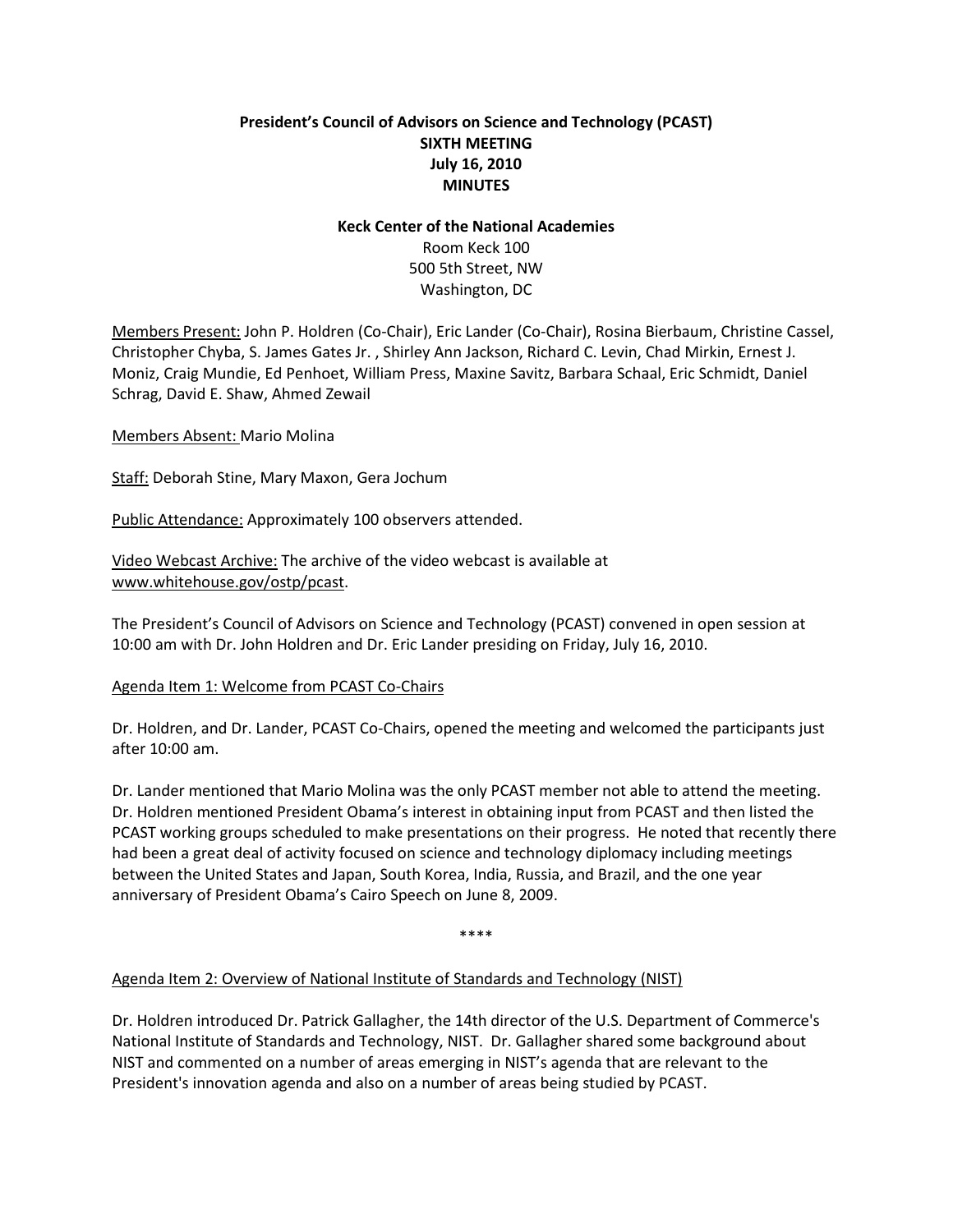Among the specific areas of focus that relate to the President's innovation agenda, he discussed NIST's responsibility to work with DOE to modernize the electrical grid, work on interoperability standards with the smart grid, and creating advantages for U.S. manufacturers by acting as the first mover in this area and defining how these systems will be assembled. He also listed advanced manufacturing, a topic of study for PCAST, as his top priority at NIST.

Following Dr. Gallagher's remarks, PCAST members engaged him in discussion. The first topic was NIST's role in establishing standards for forensic science. Specifically, there was discussion regarding the role of the Department of Justice, which funds research on forensic science, in establishing standards for such. Other questions focused on the development of standards for nanotechnology and the energy efficiency of buildings and standards research. PCAST members also asked Dr. Gallagher about NIST's role in advanced manufacturing and how it decides to set its priorities in that area of focus.

\*\*\*\*

### Agenda Item 3: Science, Technology, and Diplomacy

Dr. Holdren introduced the three science envoys. The first to speak was Dr. Bruce Alberts who spoke about his year as a Science Envoy to Indonesia. Dr. Alberts mentioned the importance of defining the role of a science envoy, as it is a new position, and the unique aspects of his job in Indonesia. He discussed how his role allowed him to interact with the Indonesian President, as well as scientists and students. He mentioned the focus Indonesia is now trying to place on science and the significant room the nation has for growth in science.

Dr. Alberts mentioned three questions PCAST might address. They included: How the US can help build local, merit based institutions for science and technology? How does one make international development a science? And how does one create more effective coordination mechanisms in the US government?

The second to speak was Dr. Elias Zerhouni, who worked as Science Envoy to Algeria. Dr. Zerhouni spoke of the fact that the US is seen by virtually all nations, regardless of their political or economic relationship with the US, as a model for scientific and technological development. As such, he mentioned the importance that the Science Envoys are observed as scientists without other agendas. Dr. Zerhouni also discussed the important international issues of health and the environment.

In addition, Dr. Zerhouni spoke of the importance of improving knowledge sharing, STEM education, and collaboration between nations with varying resources. He raised recommendations that included the need to create sustainable exchange programs and to develop a feeling of trust between the US and other nations.

The third and final speaker in this session was Ahmed Zewail, the science envoy to Egypt, who is also a PCAST member. Dr. Zewail spoke of the many nations throughout the Middle East that he visited during his time as envoy and the wide breadth of people he was able to meet on his trips. He made the point that what people overseas value most about the US are its achievements in science and technology. Dr. Zewail stated that it is in the best interest of the US to help people living in the Middle East and that science and technology can have a positive impact in doing so.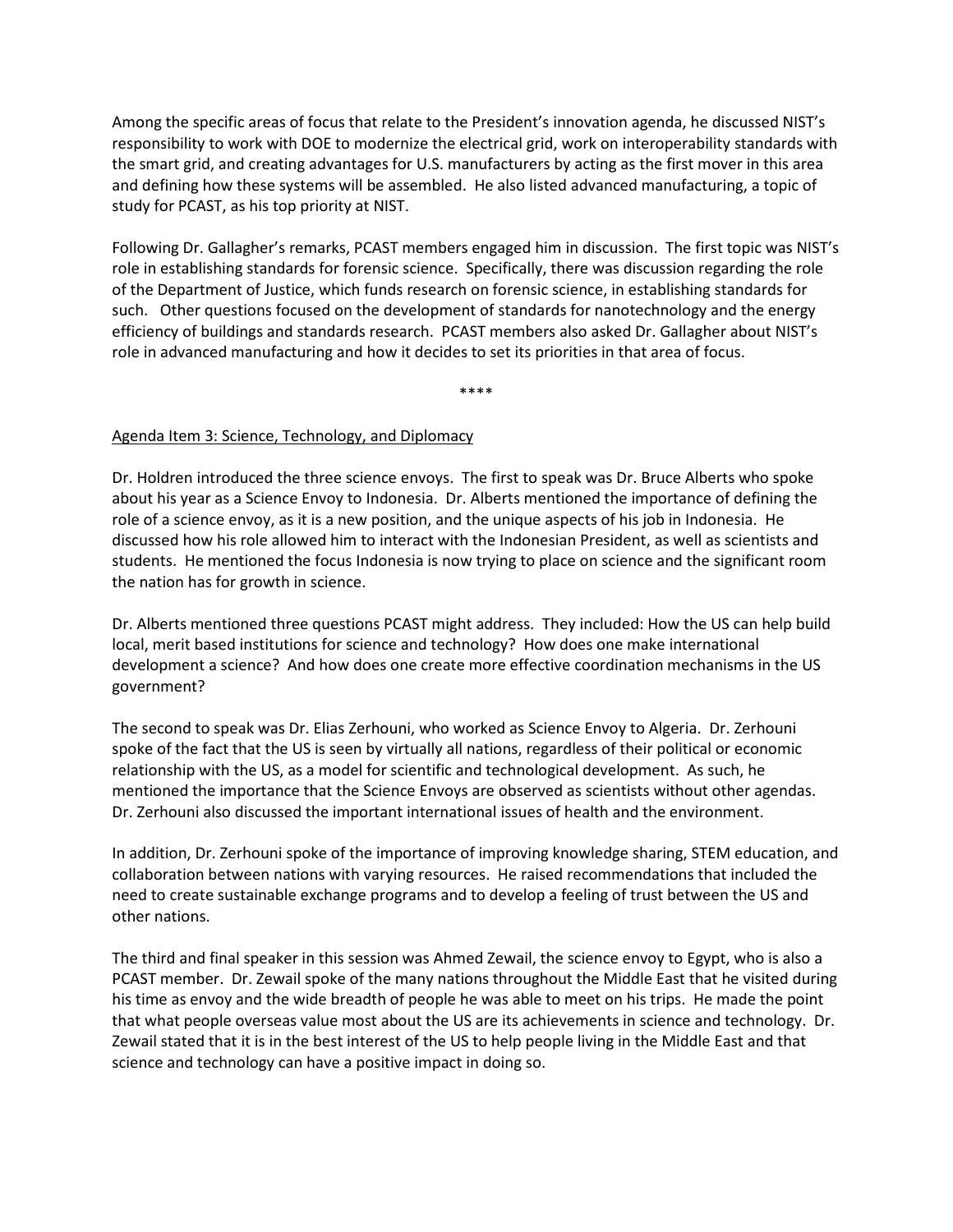After the conclusion of Dr. Zewail's remarks, the floor was opened for questions from PCAST members. The ensuing discussion covered topics such as the exchange of best-practices in STEM education between the US and the rest of the world, development of science and technology partnerships on an international level, and President Obama's role in improving relations between the US and Middle Eastern nations. Other questions brought up the role of USAID and large international and national corporations in science and technology and development.

The co-chairs adjourned this portion of the Open Session at 12:45 am.

\*\*\*\*

PCAST reconvened in Open Session at 2:00 pm.

#### Agenda Item 4: Public Comment

PCAST heard from members of the public in person and via the web. The following individuals provided oral comments to PCAST:

- Earl Blake, *Private Citizen*
- Damon Landau, P*rivate Citizen*
- John Mankins, *President of Artemis Innovation Management Solutions LLC*
- Camsie Matis, *Albert Einstein Distinguished Education Fellow*
- Christopher J. Pestak, *Project Manager/Sr. Market Manager*, *Battelle Memorial Institute*
- Linda Staheli, *Senior Staff Associate, U.S. Civilian Research and Development Foundation*
- Nathan Strange, *Private Citizen*
- Robert Wegeng, *President, Space Resources Roundtable*
- John Youskauskas*, Private Citizen*

Numerous individuals provided written comments to PCAST that are posted on the PCAST website. Additional public comments were provided through the PCAST Facebook, Twitter, and Open PCAST webpages.

\*\*\*\*

### Agenda Item 5: Health Information Technology Study Update

The Health Information Technology working group Co-Chairs, Craig Mundie and Christine Cassel, and PCAST report supervisor, Bill Press, presented the "Realizing the Potential of Health Information Technology" report to PCAST. The primary question answered by the report is how the U.S. can advance the use of electronic information in health care to address the range of issues that challenge our health care system both in terms of improving quality and safety, and in reducing costs. After a series of questions regarding the report by PCAST members, a motion was made and seconded to approve the report pending suggested revisions with Craig Mundie abstaining from the vote.

\*\*\*\*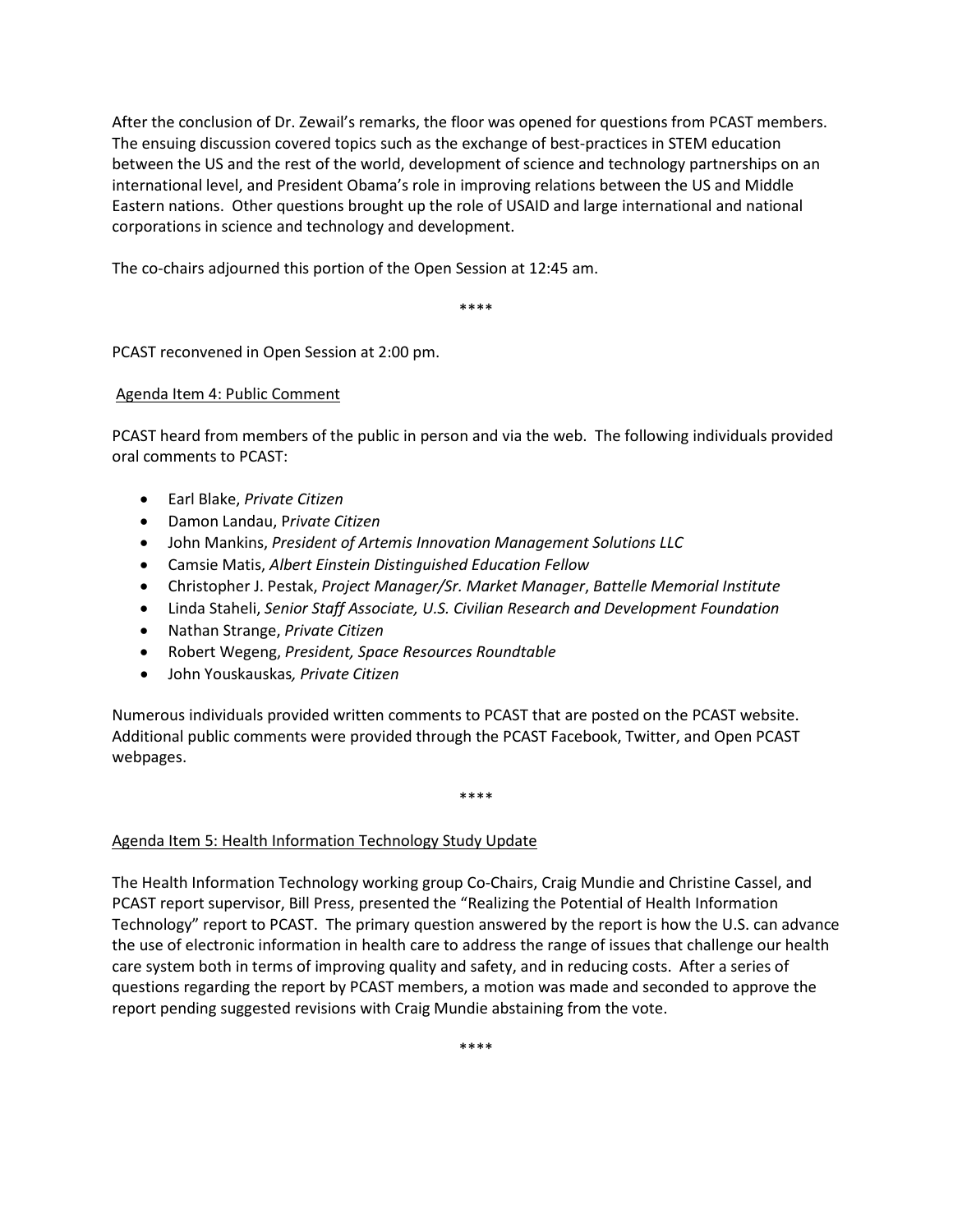### Agenda Item 6: Science, Technology, Education, and Mathematics Education (STEM) Study Update

Eric Lander and Jim Gates, co-chairs of the PCAST STEM Education subcommittee, provided an update on the status of PCAST's report on K-12 STEM education. Among the issues discussed in that report are coordination of federal activities in STEM education; teacher recruitment, preparation, professional development, and retention; STEM-focused schools; and preparing and inspiring students. PCAST members asked questions on topics such using knowledge gained from social sciences research as to how people learn to enhance STEM education, interagency coordination, and informal STEM education conducted outside of schools at museums, afterschool programs, and so forth.

\*\*\*\*

## Agenda Item 7: President's Innovation and Technology Advisory Committee (PITAC) Update

Recent activities under PITAC, Co-Chaired by Shirley Ann Jackson and Eric Schmidt, were presented. Dr. Jackson began the discussion on recent PITAC activities, which center around developing a broad strategy for innovation in the 21<sup>st</sup> century and the idea that economic growth and vitality depend on sustained innovation and idea generation. Richard Levin then went onto discuss the economic aspects of innovation and the role of market failures in necessitating government intervention in funding research and development activities. Dr. Jackson also provided an update on a June brainstorming workshop centering on the fields of biotechnology, nanotechnology, and information technology.

Dr. Holdren and Dr. Lander adjourned the meeting at 5:00 pm.

Respectfully Submitted:

[signed]

Deborah D. Stine Executive Director President's Council of Advisors on Science and Technology

[signed]

Mary E. Maxon Deputy Executive Director President's Council of Advisors on Science and Technology